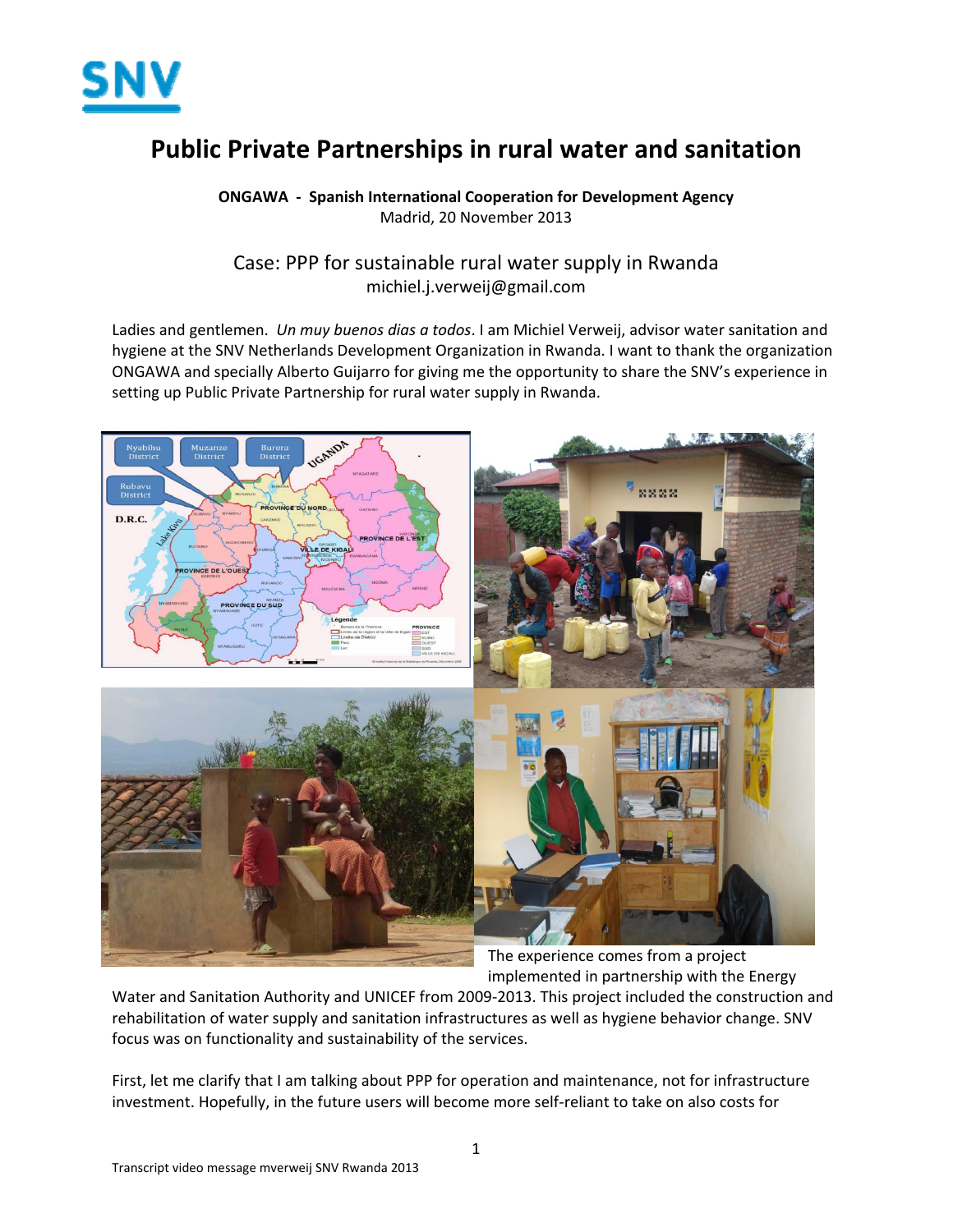infrastructure. However, for the time being subsidies from the State and donors will still be needed for the initial investments and rehabilitation.



SNV in close collaboration with the energy and water and sanitation authority has been facilitating the set up of 14 PPP contracts serving over a million people in 4 districts. These districts are located in the densely populated fertile Volcanic region with rainfall to 1200 mm per year. The area carries about 142 water supply systems and over 1500 springs. The piped systems are mostly gravity fed but some use pumps to deliver the water to public water kiosks and stand pipes where it is sold to the consumers. Users pay normally 15 Rwandan francs per jerrycan of 20 litres which is equivalent to almost one Euro per cubic meter.

The activities led by SNV can be grouped in 3: 1)Making an inventory of existing systems and water points. 2) Defining the service area, the contract, and advising on the procurement process. 3) Training of the operators and raising awareness of the population on the PPP.

In our programme we implement where possible the national water and sanitation sector policy. Our vision is to see the PPP model contribute to more sustainable service delivery. It is about putting together the best of public and the private sector for the well‐being of the people. The public sector is important for the social perspective of water as a human right and essential for public health, while the private sector brings in efficient management skills and the entrepreneurial approach.

Rwanda started implementing the PPP approach in 2004 when it became clear that community management in water and sanitation‐ in many cases‐did not work. When a breakdown occurred the systems were left without repair. This was because many people were not used to pay for water so it was difficult to raise the money when repairs were needed.

The public party in the PPP is the district authority and the private is in some cases a company and others are service cooperative. The company that bids for the contract gets a kind of concession to manage the system mostly for upto 5 years. In return, the company pays a sort of royalties to the district with the aim to build up funds for the renewal of the system.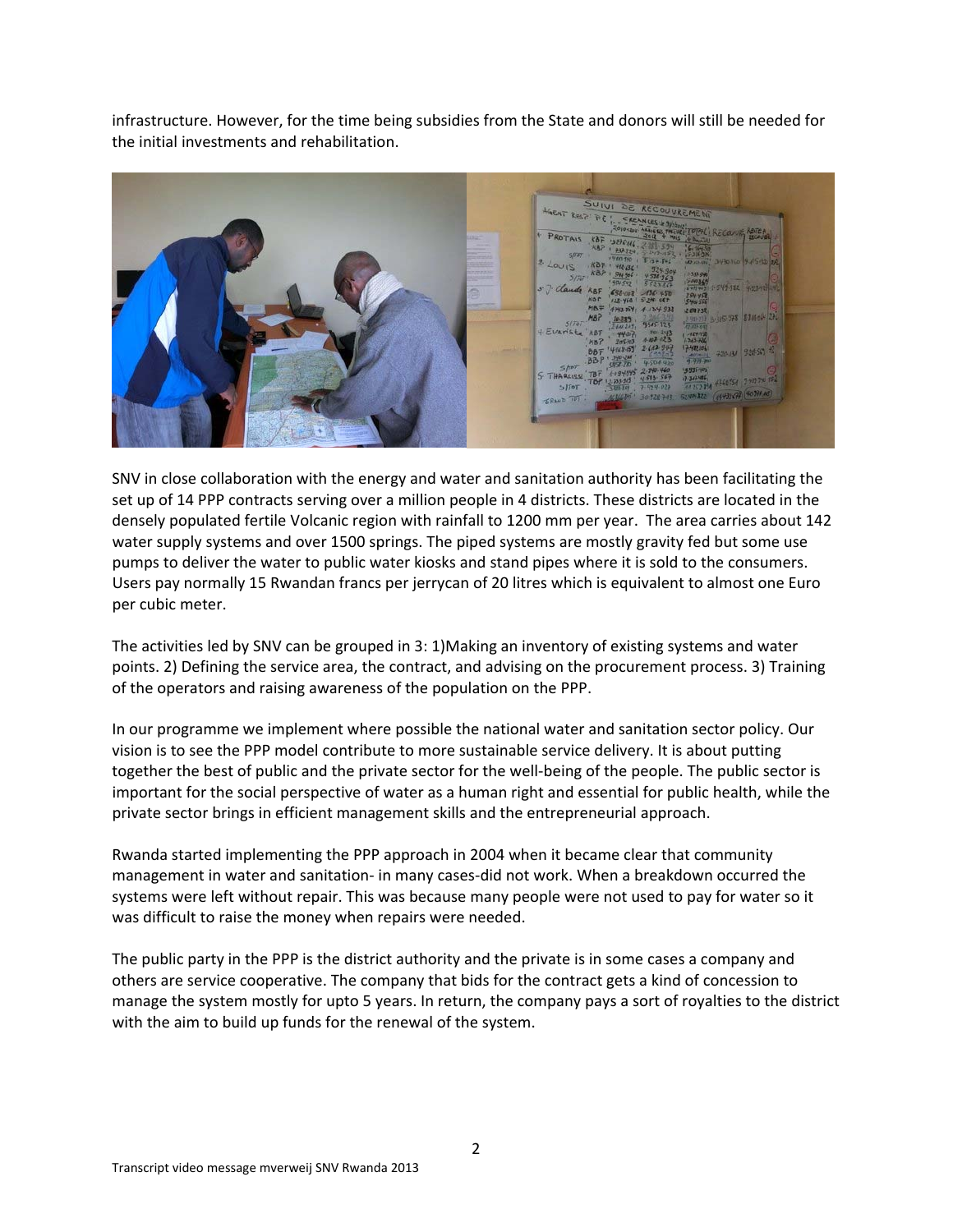The PPP contract outlines the responsibilities of district authorities and the operator. It ensures that there is a water company that can be held accountable for the operation and maintenance of the water system. The district is responsible to deliver a fully functional system. Also access roads, repairing flood damage and the bigger rehabilitation are the responsibility of the district. In the past this was different. Then it was not clear who was the owner and who was responsible for the service. Is it the NGO that built the system, or the national water and sanitation authority or is it the community? As soon as the system required a repair everybody passed the buck.





100 facility-based water service providers replaced by one area-based water service

The PPP worked well in the systems that are robust and with clients that can pay. However, the PPP worked less for the remote areas where it is even difficult to attract private companies for managing water supply. In these water systems sometimes difficult to access cost recovery was nearly impossible.

The response was the design of an inclusive 'area based' service delivery model. The social objective is to provide all waterusers with quality maintenance. Within the boundaries of a service area one find for example one profitable system and one less profitable system together with some protected wells at the other side of the mountain. The company would then have a balanced set of clients on a sufficient scale to run a viable enterprise.

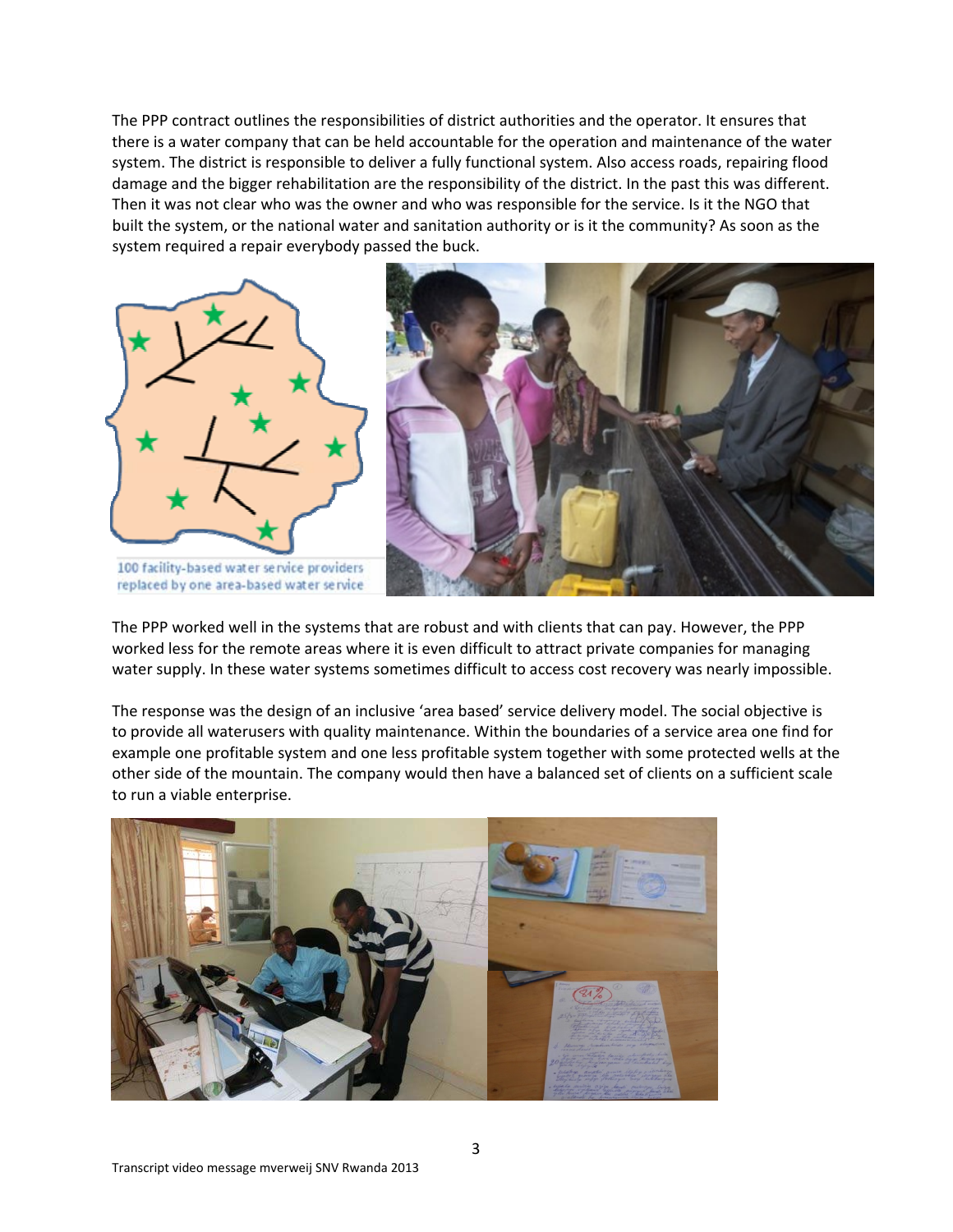How were the boundaries established? The National water authority preferred to have one professional and financially strong water provider per district, while SNV believed in engaging many, small, providers. This is because the operators do not have the capacity to oversee large number of systems and water points. It also gives more local water providers a chance to start business. Finally a middle ground was achieved through dividing the district into 3 or 4 service areas and an open tendering procedure, giving every player an opportunity to apply and compete.

The biggest challenge in implementation has been to make people pay for water. Non‐revenue water is a headache for the operators. Initially there was resistance to install water meters to enable billing for consumption. There was need to install trust in the relation between consumers and the operators. Dialogue was established between the users and the operators about the calculation of the price of water.

Government is creating incentives by making sure the systems are in good shape before handing over. And by promoting low cost water supply to keep water affordable, while maintaining transparent and fair tendering procedures. The water authority is also stimulating discussion on water tariffs. The next step is to include protection of the source and the catchment as well as sanitation in the new PPP arrangements. The next step is to establish and communicate service standards



So what is the key to a successful PPP? Many elements such as quality information, clear contracts and joint monitoring are important. But probably the most crucial factor to success is good old principle of involving the stakeholders by giving people a voice in the decision making process, and establishing moments for dialogue to learn together for improved service delivery.

Finally, where is the place of NGOs in the PPP story? I believe NGOs have an added value as neutral players to broker information on technology and management between the private and public sectors. Especially in the initial stages, NGOs can assist in social mobilization to organize and create demand for water, sanitation and hygiene therefore maximizing impact of the PPP.

I thank Lambert the project coordinator from EWSA, Jean Marie and Gedeon from UNICEF and my SNV colleagues Antoinette, Beatrice, Richard and Radjab for their contributions.

Thank you very much and I wish you a fruitful continuation of the conference.

## **SMART DEVELOPMENT WORKS**